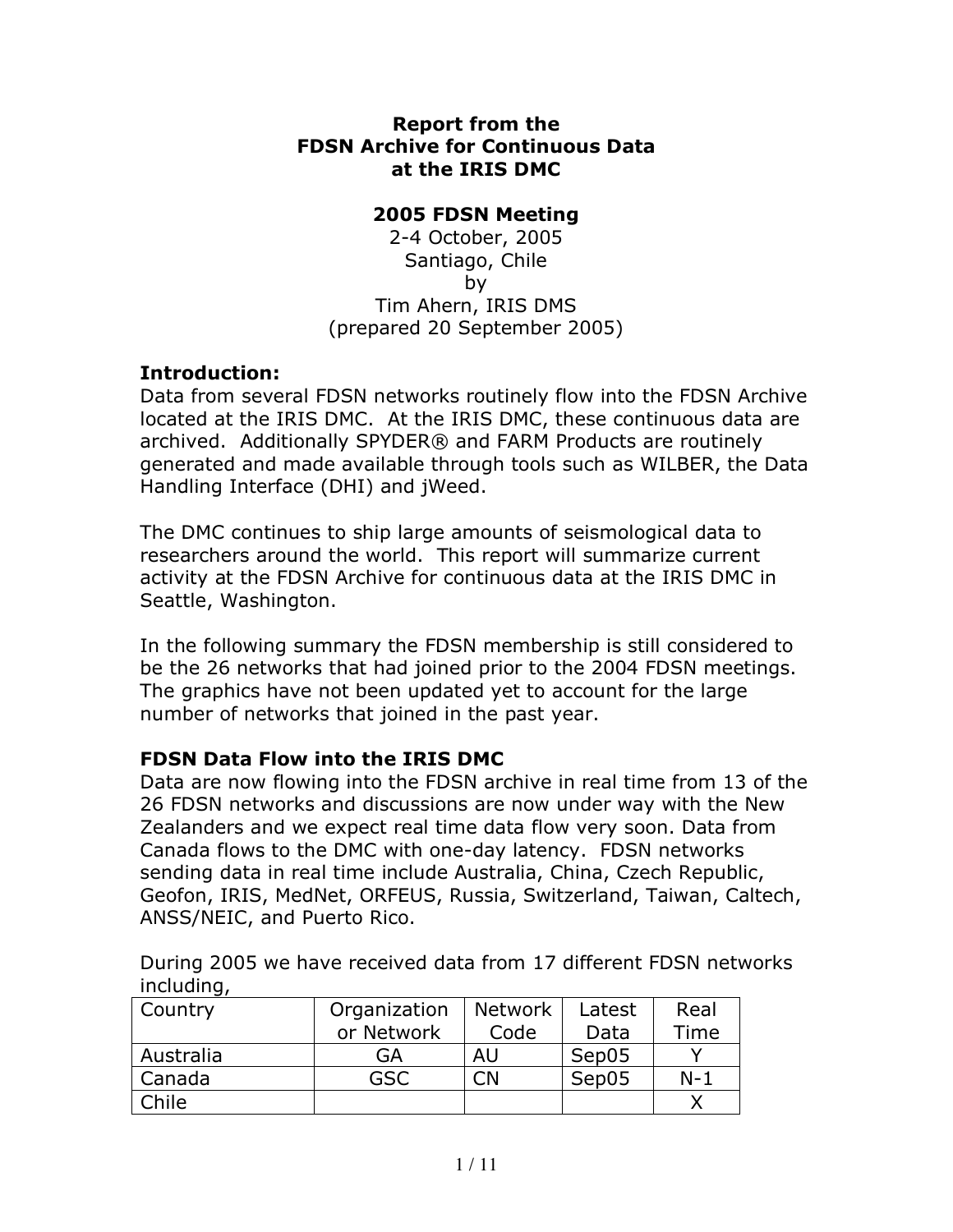| China           | <b>NCDSN</b>    | IC                 | Sep05 | Y      |
|-----------------|-----------------|--------------------|-------|--------|
| Czech Replublic | IG/CAS          | CZ                 | Sep05 | Y      |
| <b>Denmark</b>  |                 |                    |       | X      |
| France          | Geoscope        | G                  | May05 | N      |
| Germany         | Geofone         | <b>GE</b>          | Sep05 | Y      |
| Germany         | Grafenberg      | <b>GR</b>          | Aug05 | N      |
| Israel          | GII             |                    |       | Χ      |
| Italy           | MedNet          | <b>MN</b>          | Sep05 | Ý      |
| Japan           | Pacific 21      | <b>PS</b>          | Jan03 | N      |
| Japan           | <b>NIED</b>     |                    |       | X      |
| Mexico          |                 |                    |       | X      |
| Netherlands     | <b>ORFEUS</b>   | <b>NL</b>          | Sep05 | Y      |
| New Zealand     | <b>GNS</b>      |                    |       | $\ast$ |
| Portugal        |                 | <b>LX</b>          | May04 | N      |
| Portugal        | <b>IST</b>      |                    |       | Χ      |
| Russia          | <b>OME</b>      | IU & II            | Sep05 | Ý      |
| Switzerland     | <b>ETH</b>      | <b>CH</b>          | Sep05 | Ý      |
| Taiwan          | <b>BATS</b>     | <b>TW</b>          | Sep05 | Ý      |
| UK              | <b>SEIS-UK</b>  | temp               | Feb05 | N      |
| <b>US</b>       | <b>PRSN</b>     | <b>PR</b>          | Sep05 | Y      |
| <b>US</b>       | <b>IRIS GSN</b> | <b>IU &amp; II</b> | Sep05 | Y      |
| <b>US</b>       | <b>ANSS</b>     | US & IM            | Sep05 | Y      |
| <b>US</b>       | <b>SCSN</b>     | TS & CI            | Sep05 | Ý      |

\* discussions started X No data at FDSN Archive N No real time data Y Real Time data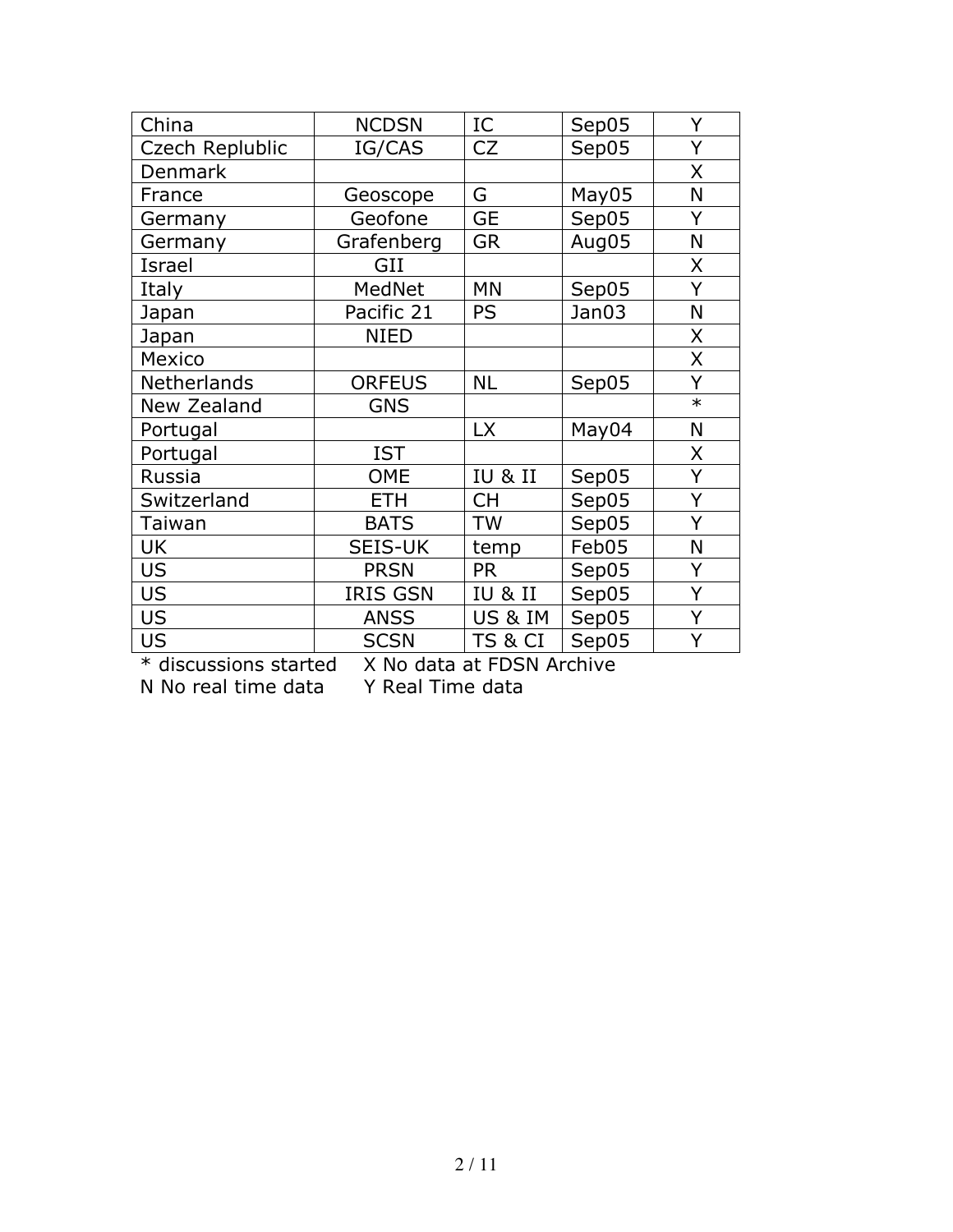### Countries that joined the FDSN in 2004 have in general not yet identified stations to be part of the FDSN backbone network and therefore have not yet started data flow to the FDSN archive.

| Country         | Organization  | <b>Network</b> | Latest | Real         |
|-----------------|---------------|----------------|--------|--------------|
|                 |               | Code           | Data   | Time         |
| Austria         | <b>ZAMG</b>   |                |        | X.           |
| <b>Bulgaria</b> | GI            |                |        | $\mathsf{X}$ |
| Croatia         | <b>IRB</b>    |                |        | X            |
| Egypt           | <b>NRIAG</b>  |                |        | X            |
| France          | <b>ReNaSS</b> |                |        | X            |
| Georgia         | GGS           |                |        | $\mathsf{X}$ |
| Greece          | IG-NOA        |                |        | X            |
| Hungary         | <b>GGRI</b>   |                |        | $\mathsf{X}$ |
| Iceland         | <b>INDSN</b>  |                |        | $\mathsf{X}$ |
| Norway          | <b>NORSAR</b> | testing        | Sep05  | Y            |
| Poland          | <b>IGFPAN</b> |                |        | X            |
| Romania         | <b>NIEP</b>   |                |        | X            |
| Slovakia        | <b>GISAS</b>  |                |        | $\mathsf{X}$ |
| Slovenia        |               |                |        | $\mathsf{X}$ |
| Sweden          |               |                |        | X            |



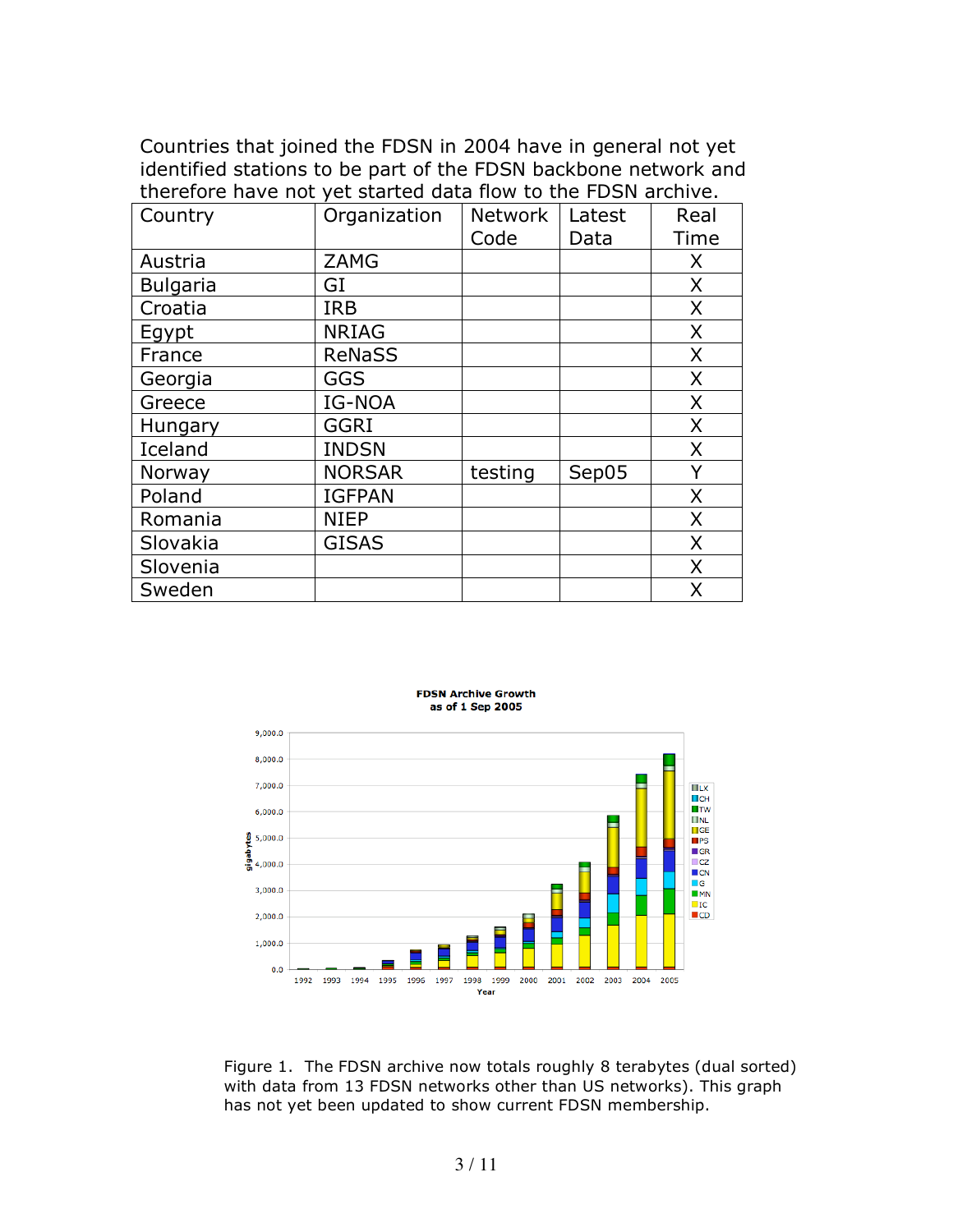

#### **Yearly Increase in FDSN** as of 1 Sep 2005

Figure 2. The above figure shows the net increase of FDSN data entering the FDSN archive by year. The figures for 2005 are valid through 1 Sep 2005. Geofone (GE) data is the most abundant source of data entering the DMC for the first portion of this year. Negative values reflected in the about chart are a result of removing data from the archive, usually in preparation for receiving retransmissions of the data. This graph has not yet been updated to show current FDSN membership.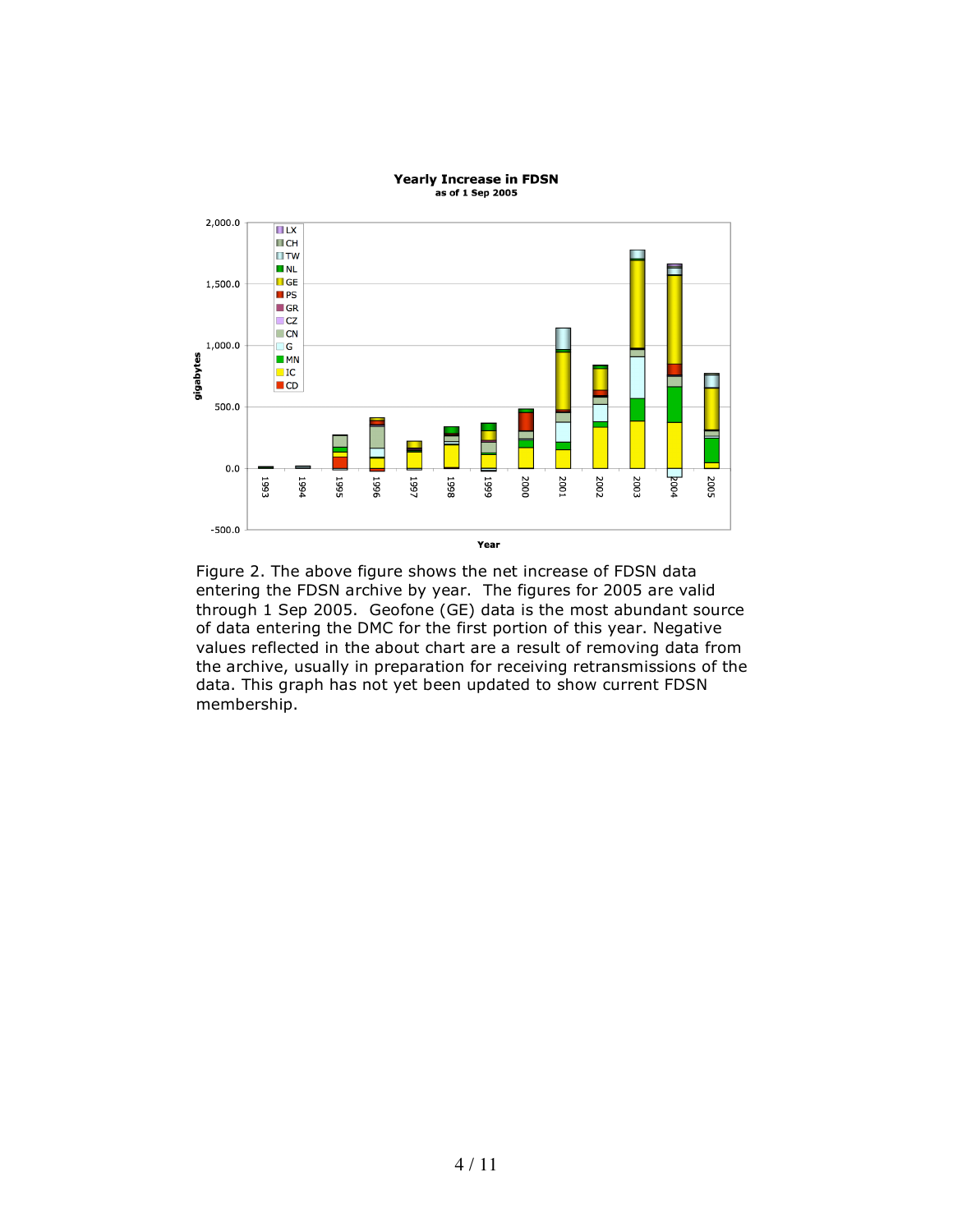#### **Dual Sorted Archive** as of September 1, 2005



Figure 3. The above figure shows the total amount of data archived at the IRIS DMC. As of the beginning of September 2005 the IRIS DMC had a total of 75 terabytes (dual sorted) in the archive. The non-IRIS FDSN contributions are shown in yellow. The data from the IC network is included in the GSN value, not the FDSN value in the above chart explaining the discrepancy between Figure 2 and 3.

# **Data Shipments**

The IRIS DMC has seen a significant increase in the number of shipments this year. At the present time we are estimating that roughly 190,000 individual user requests will be serviced, up from 100,000 in 2004. This increase continues the rough doubling of serviced requests that began last year.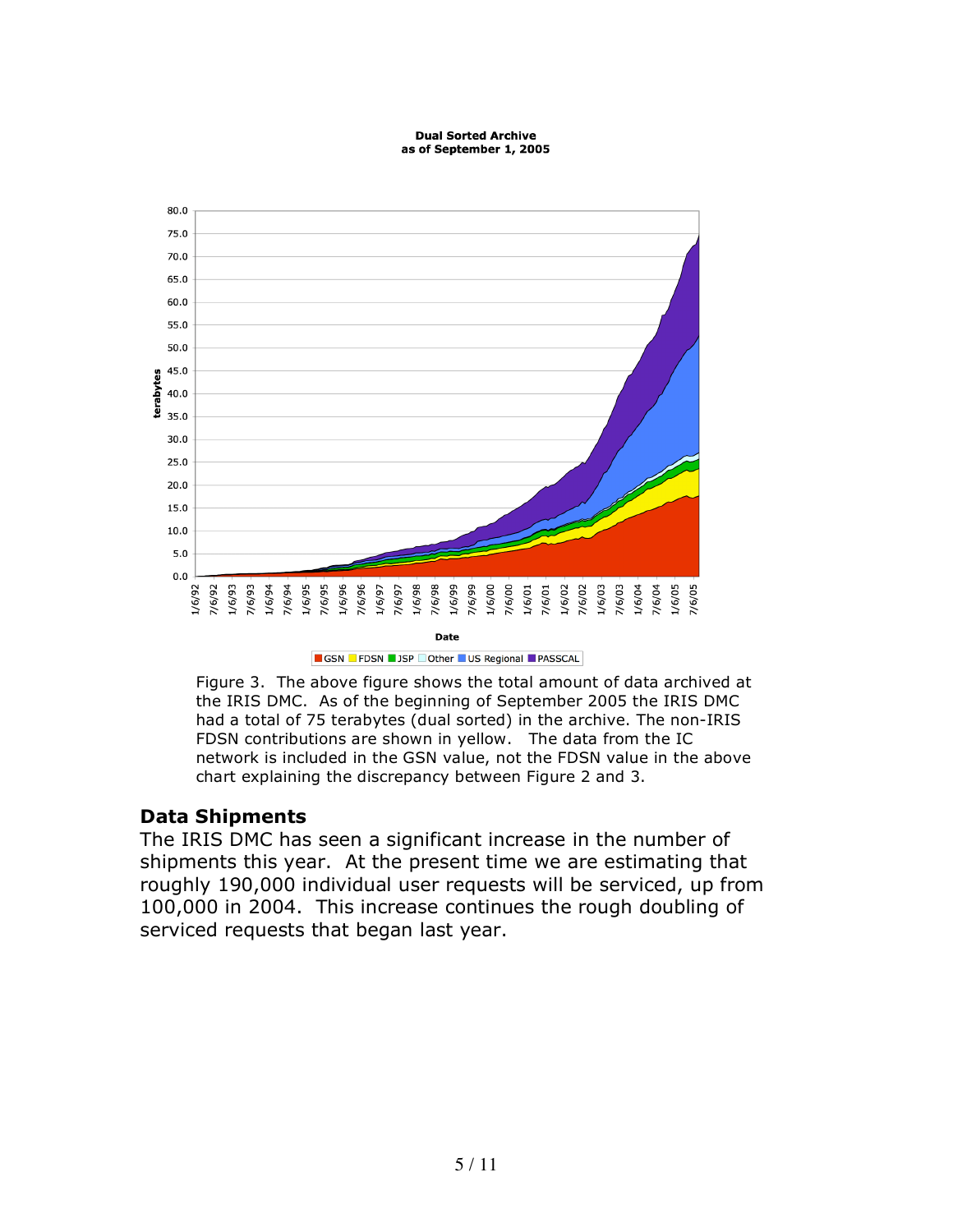



Figure 4. This figure shows the number of shipments from the Archive, and the SPYDER® and FARM products through WILBER that we project will be shipped this year. A significant fraction of this increase is FDSN members outside the United States. This graph is projected based on shipments through 31 August, 2005.

Of the 190,000, approximately 60,000 are being shipped outside the United States with France generating the most requests other than the US.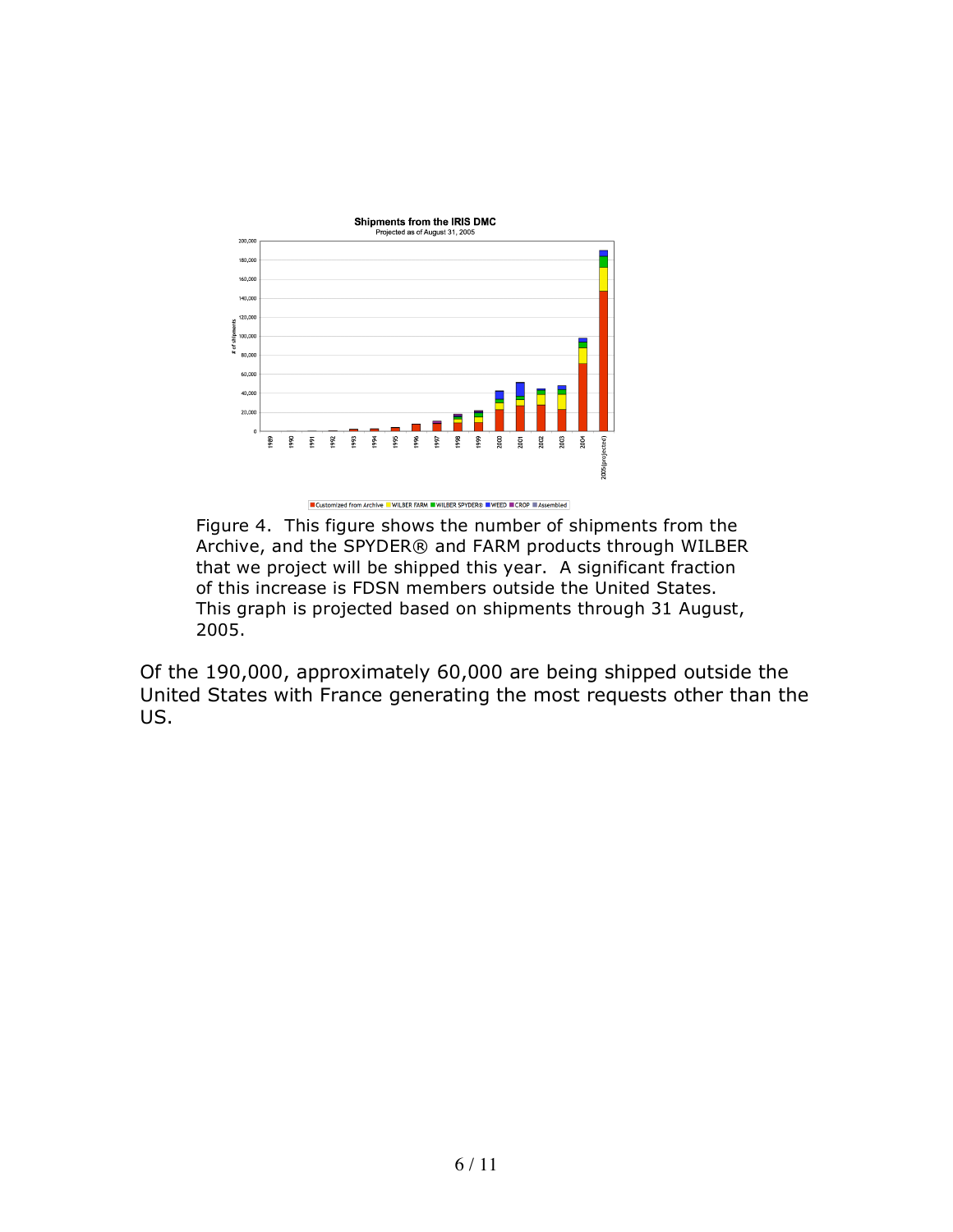

**Non-US IRIS DMC Data Shipments** 

Figure 5. This figure shows the number of shipments flowing outside the United States. This is not projected, but rather reflects the actual shipments made through August 31, 2005.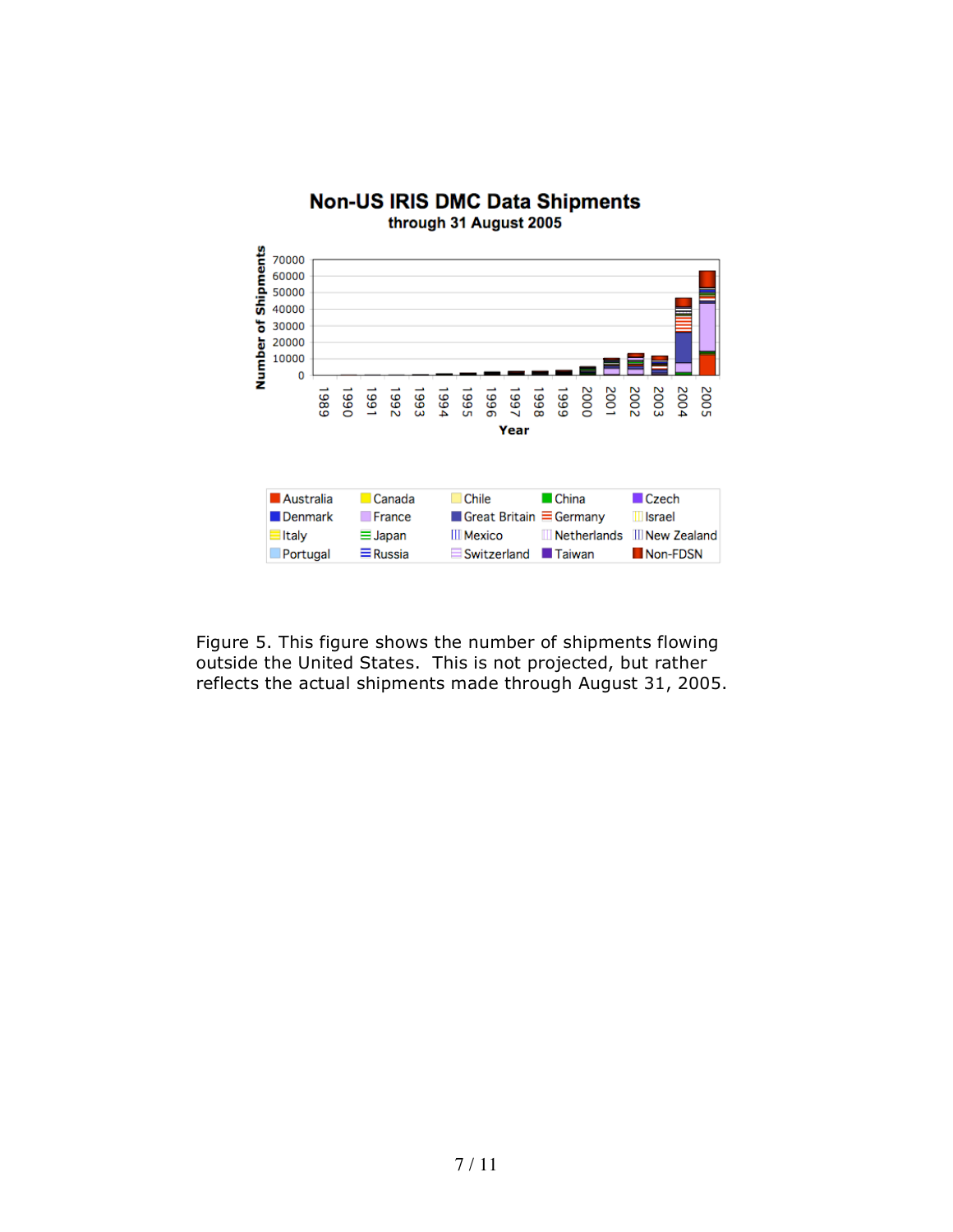

Figure 6. This figure shows that France is now the country (other than the US) that has requested data from the FDSN archive most frequently. Large numbers of requests also come from Germany, and Australia.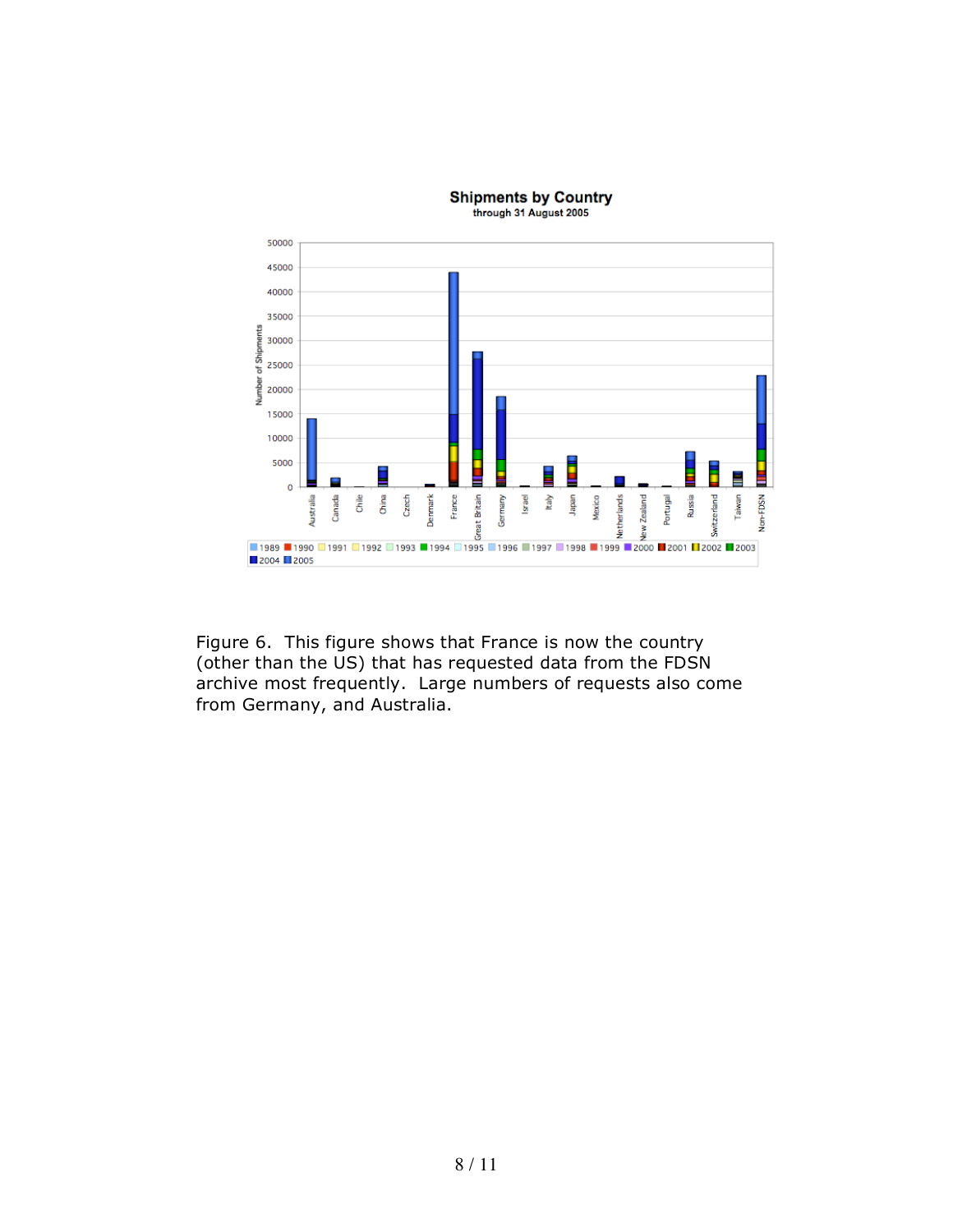### **Shipments by Network Code**



Figure 7. The above figure shows how requests vary by Network Code. The IRIS networks of IU, II, IC, GT and the temp networks dominated by PASSCAL are the most numerous of our requests but shipments from CI, G, GE, MN, and TS are also numerous.

### **Real Time Streaming Data Distribution**

Just as the IRIS DMC is now receiving data in near real time through automated techniques, we are also beginning to support distribution of data via streaming mechanisms. We currently support streaming in one of three ways:

- 1. Live Internet Seismic Server (LISS) Developed by USGS/ASL
- 2. Data Handling Interface (DHI) Developed by the IRIS DMC and University of S. Carolina
- 3. SeedLink. Developed by the GEOFONE group at GFZ. This method of data distribution is just being introduced.

The DMC also released a new version of the autoDRM software that provides access to data in the BUD system. The IRIS DMC shows availability from more stations than any other system that are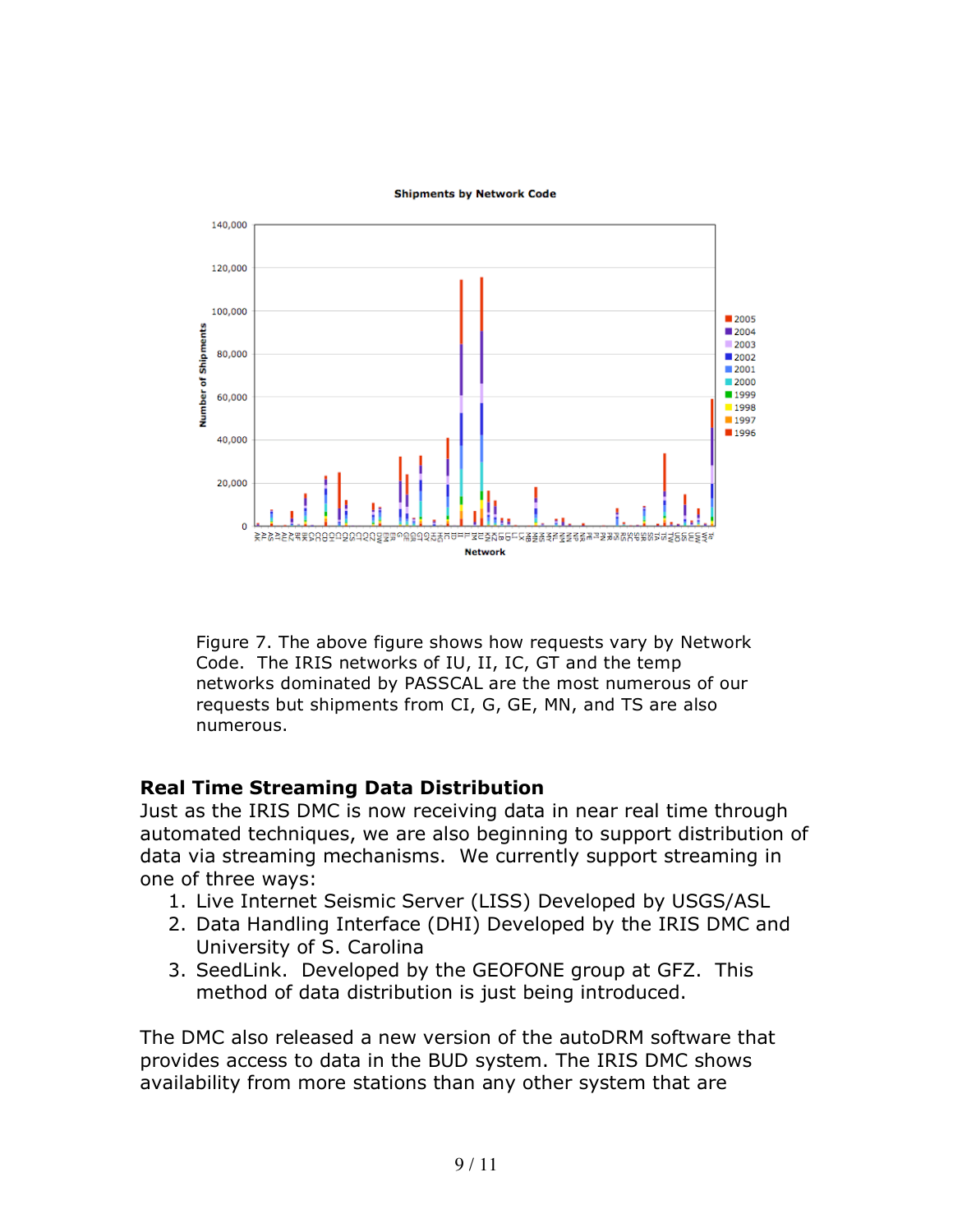monitored by Waves4U (http://www.seismo.ethz.ch/waves4u/) at ETH.



### **Gigabytes Shipped** through August 2005

Figure 8. This figure shows the number of gigabytes of data shipped conventionally from the archive in red and the amount of data shipped through LISS and DHI based techniques. Data shipped from the archive and real time data shipments made by LISS are roughly equal. It also shows the increase in the amount of data shipped through the DHI interfaces. Although these statistics only include shipments through August, the FDSN archive has already shipped more data this year than all of last year.

The IRIS DMC will ship a total of more than 11 terabytes of waveform data this year if shipments continue at the current rate.